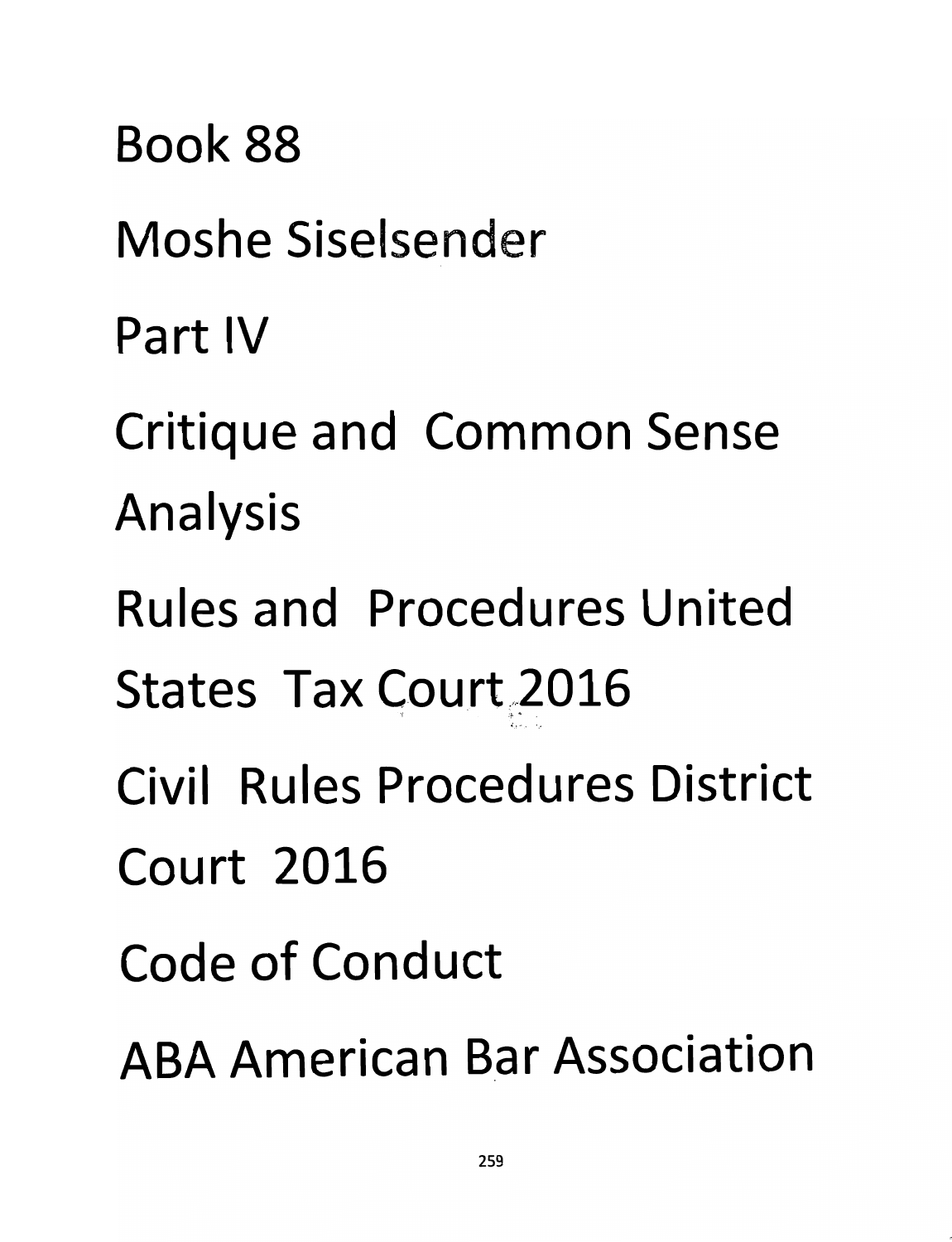90 day Rule to reply to final notice of deficiency

60 day rule for Respondent –

*iRS* to answer petition

- *petitioner for rule day 45* 45 day rule to take official
- *taxpayer to reply*
- **30 day rule for petitioner-**
- *Respondent ration ration <i>ration <i>ration* **<b>***<i>ration <i>ration <i>ration* **<b>***<i>ration <i>ration <i>ration ration ration ration ration ration ration* **<b>***ration ration*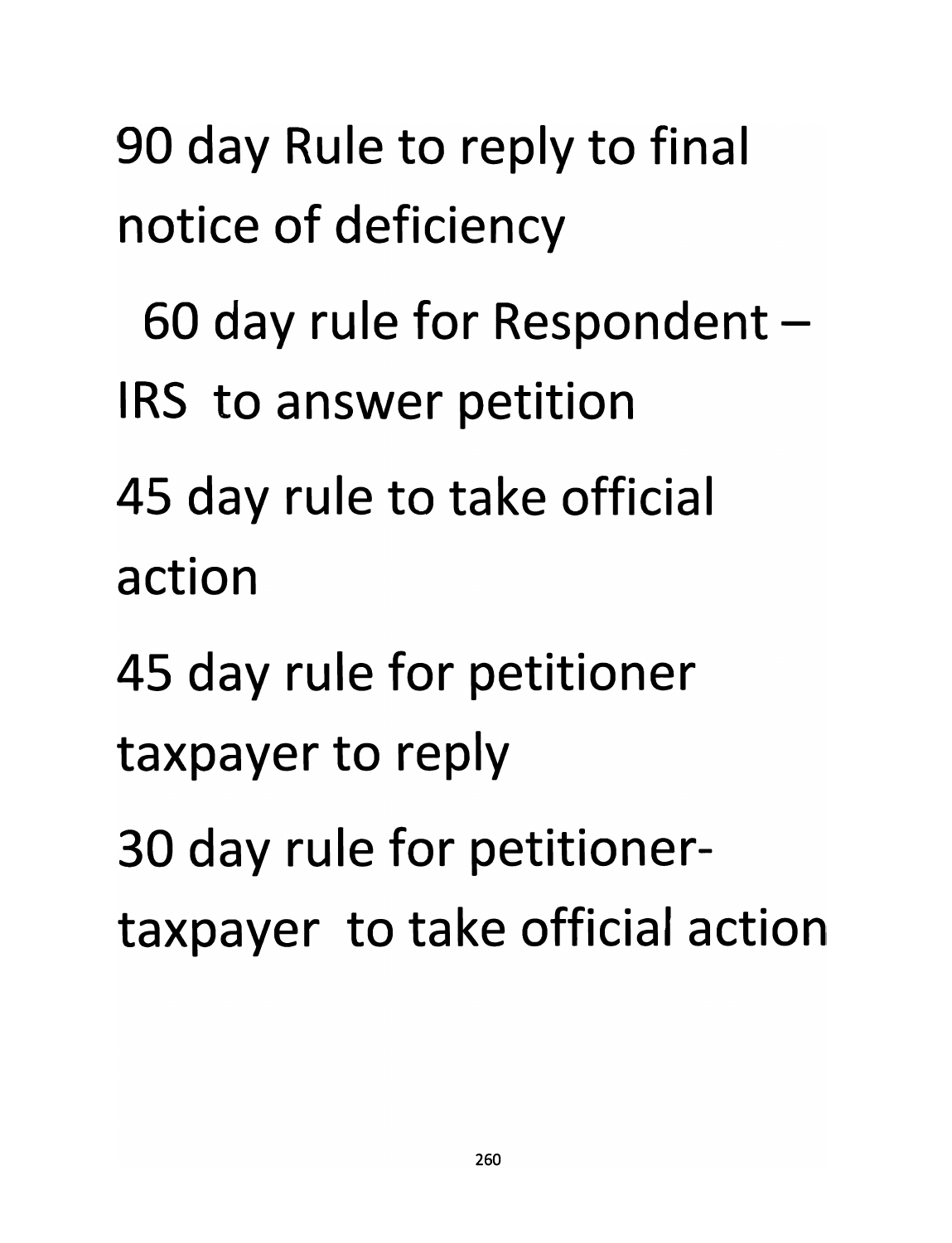*To my mind these time imitations are arbitrary and not equitable.*

*These dates in effect are used as loopholes to arbitrarily prevent the legal review and challenge of the presumption of correctness of IRS agents. These rules are another attempt to abridge limit and unfairly prevent challenging a the tax institution . The tax*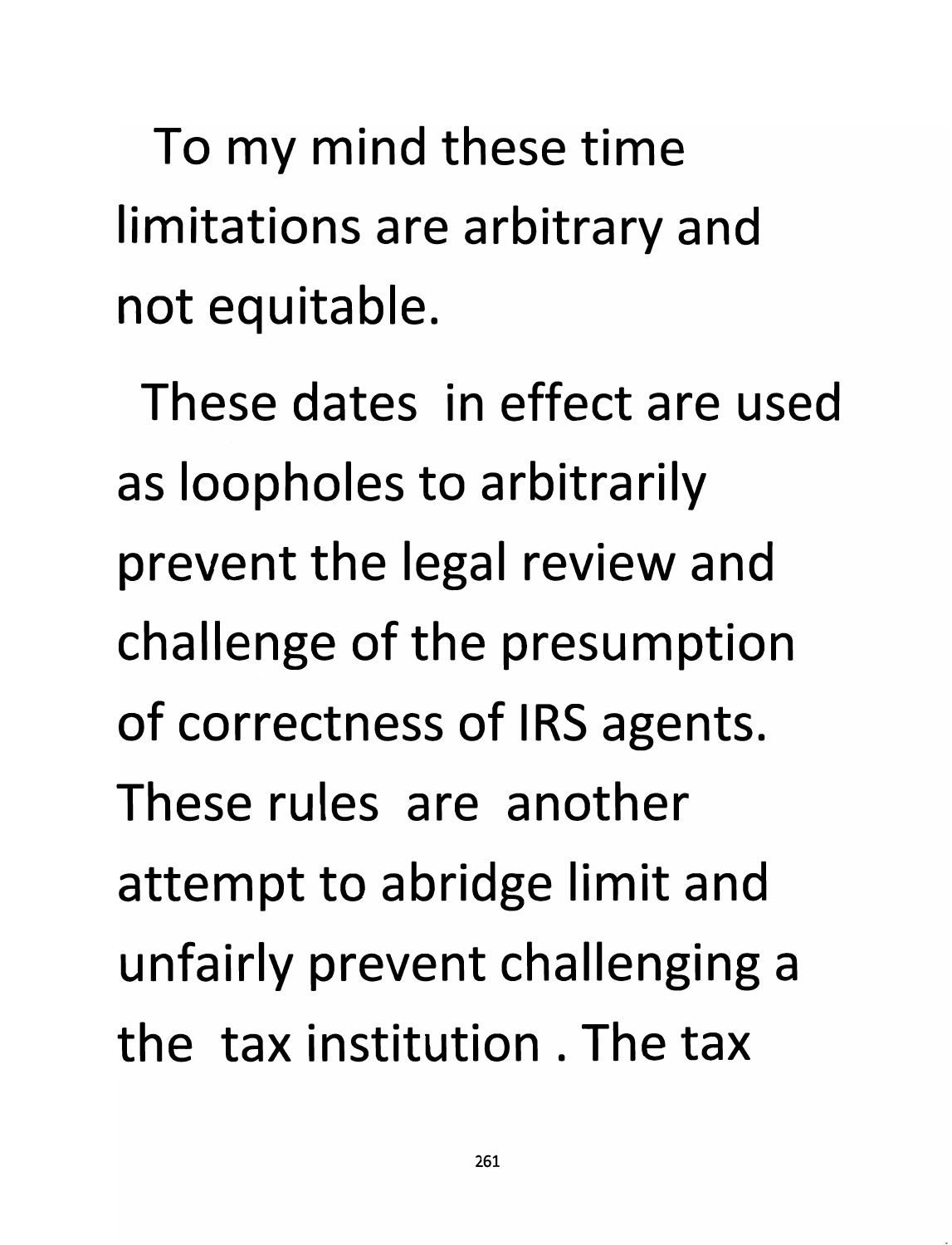*institution is the institution that generates revenue for the USA. It is very important.*

*In my previous book 85 have written that all government institutions including the IRS enjoy the assumption that they function honestly and accurately. That is why the burden of proof that challenge the accuracy of tax*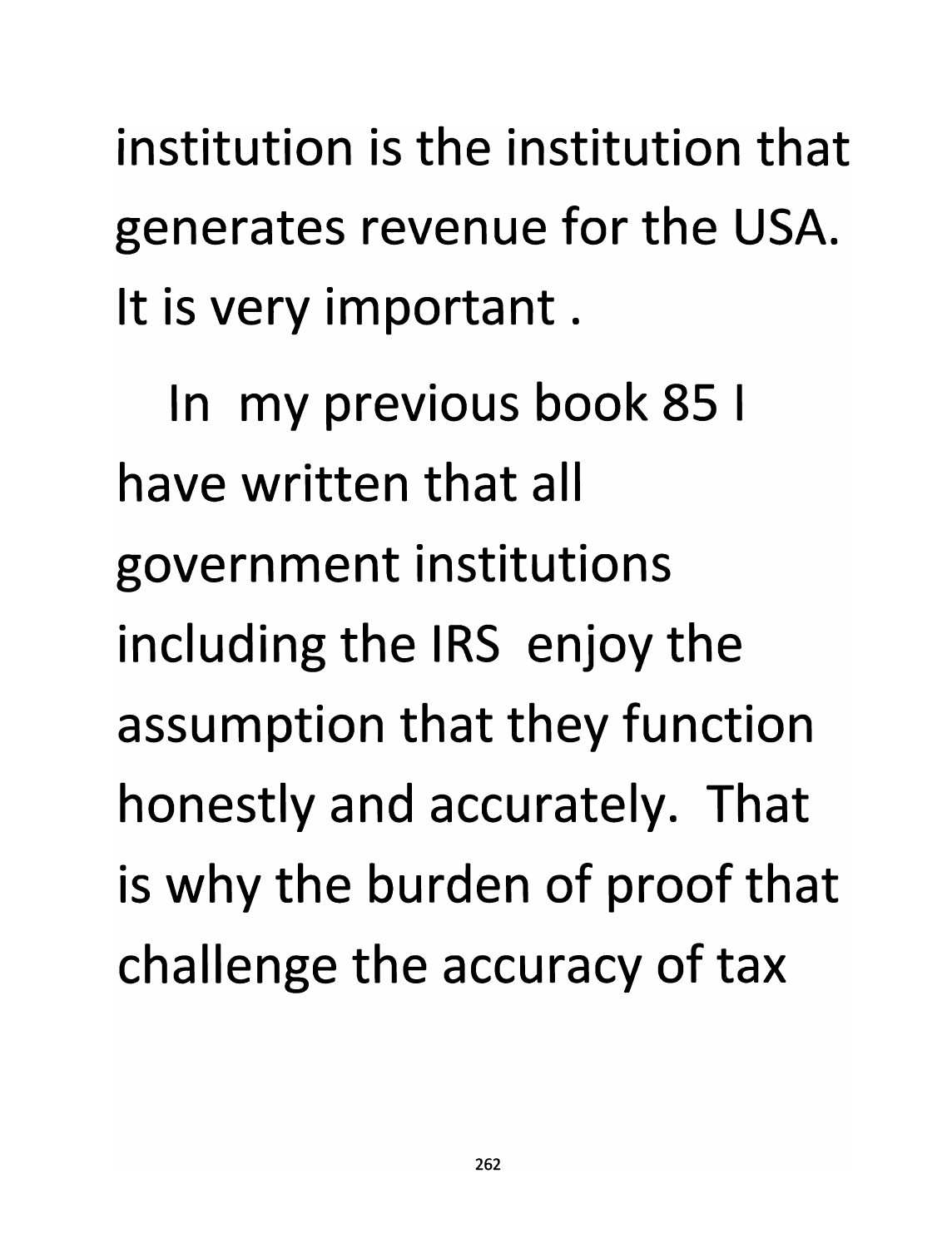*However, there exists no common sense reason that the Tax Court that is supposed to be an impartial tribune erect barriers such as the 90 day rule. By erecting this time imitation they show partiality to the respondent -IRS.*

*The IRS is given an unfair advantage that the petition of one not meeting the 90 day*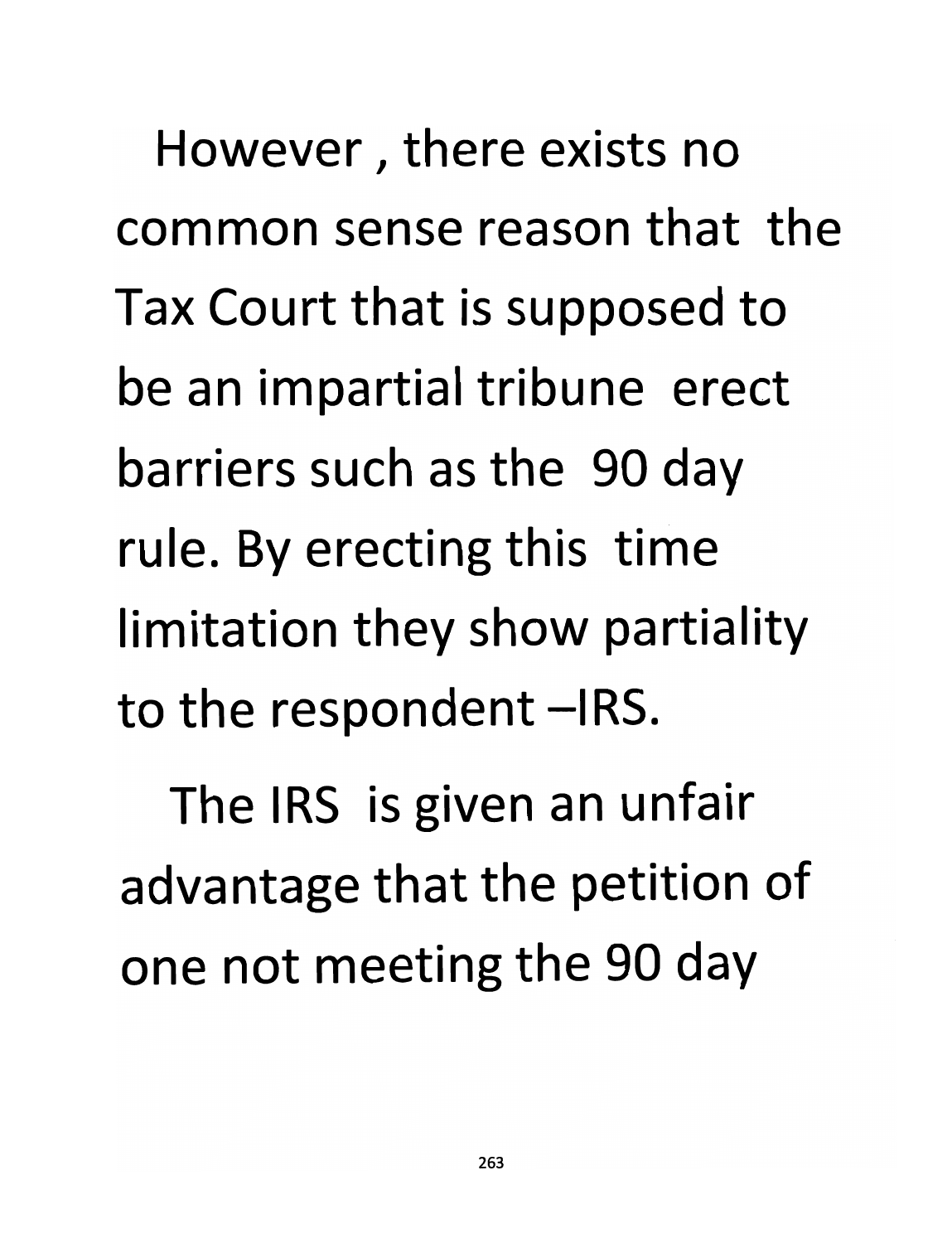*deadline arbitrarily never gets a hearing.*

*The constitutional rights due process ofthe5THand 14™ amendments are thus breached. .*

*In book 85 I criticized the power given to a judge to act as a gate keeper and keep out what he considers irrelevant evidence. I considered such power as interfering with due*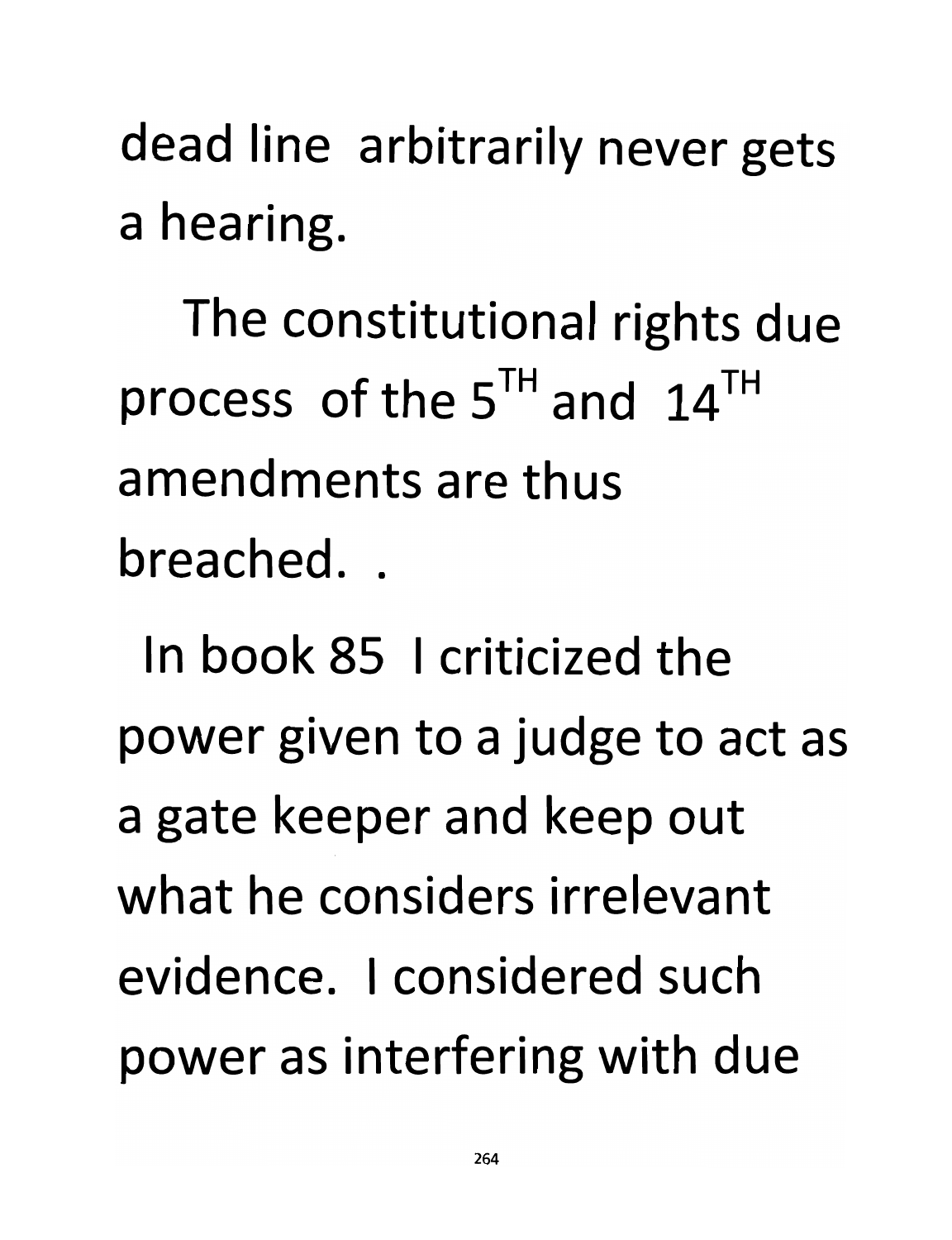*process. I am likewise asserting this critique for the 90 day rule.*

*Not only the 90 day rule but the other date lines*

*I mentioned in the heading are a violation to my mind of the due process clauses of the 5th th and 14 amendments.*

*Non attorneys can be admitted to practice in TAX Court if they take an examination given every two*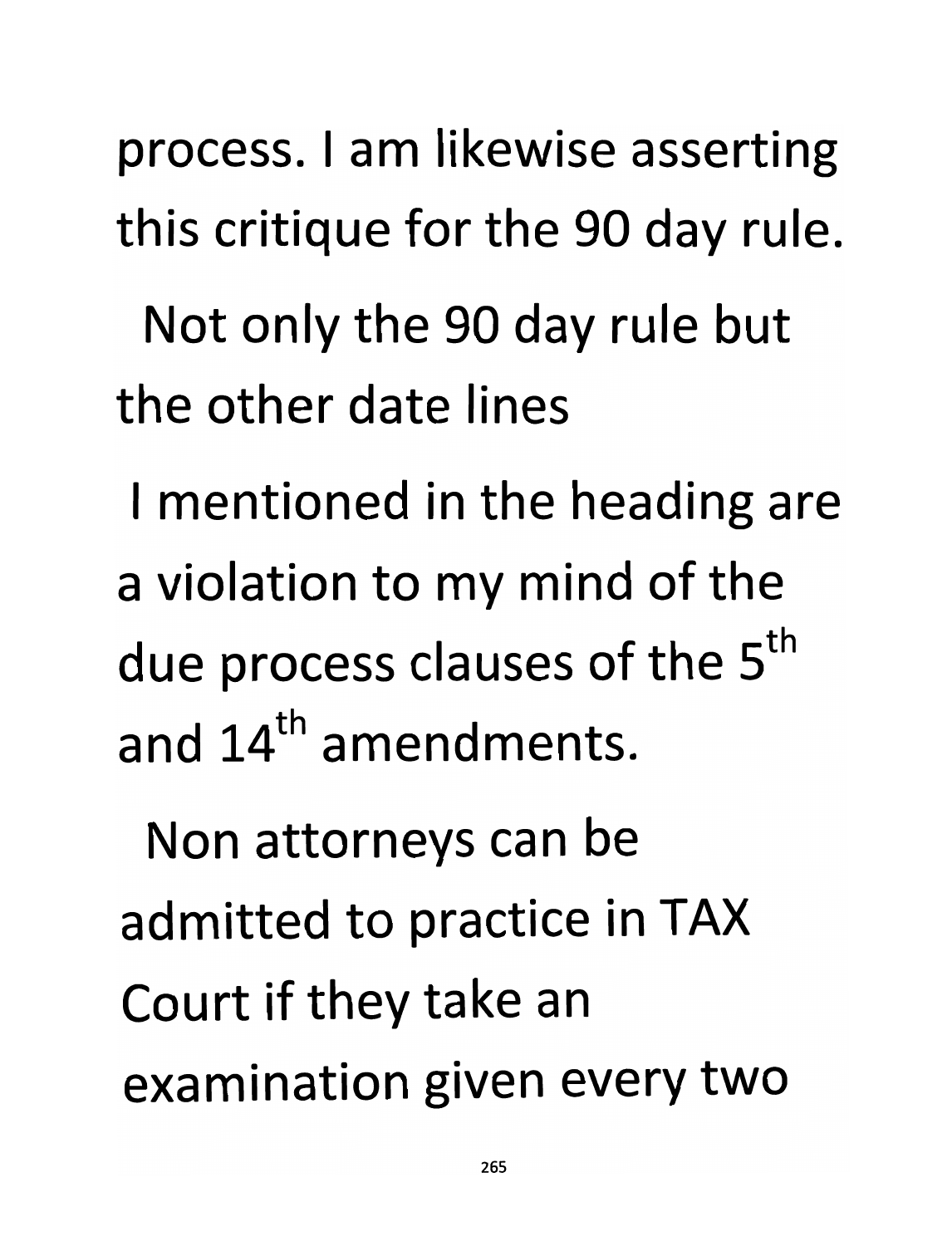*years and pass the four parts with a certain average.*

*All four parts of the examination must be completed in four hours. Critique.*

*This 4 hour dead line is a violation of the civil rights of elderly and disabled .*

*When an individual is over 65 or 67 and is retired or semi retired he functions slower*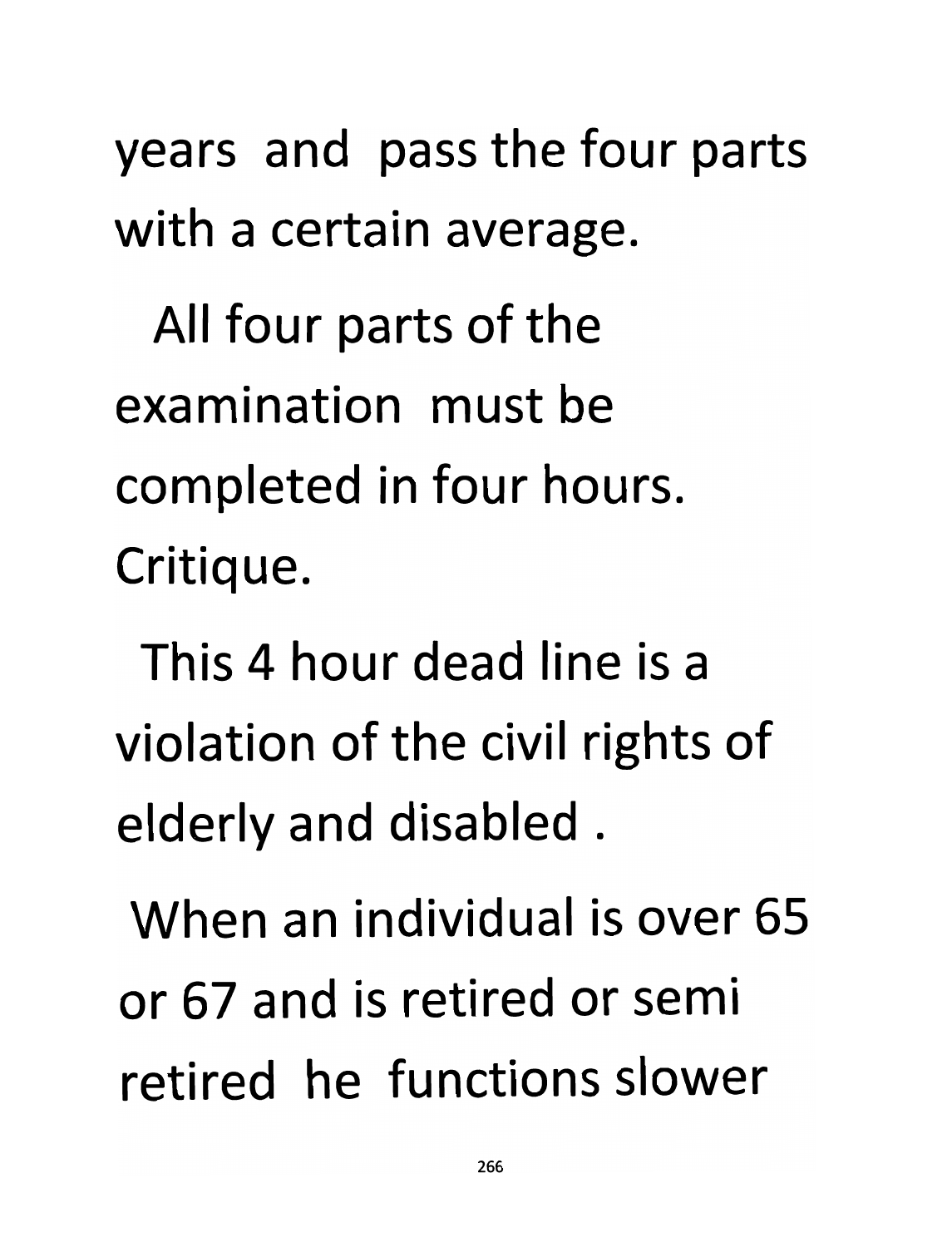*than one younger. He can not complete all four parts within the time span of 4 hours.*

*J The supreme Court has ruled that discrimination against disabled and the aged is forbidden . Accommodations are mandatory for disabled and aged. Accommodations also includes extension of the 4 hour time for the exam.*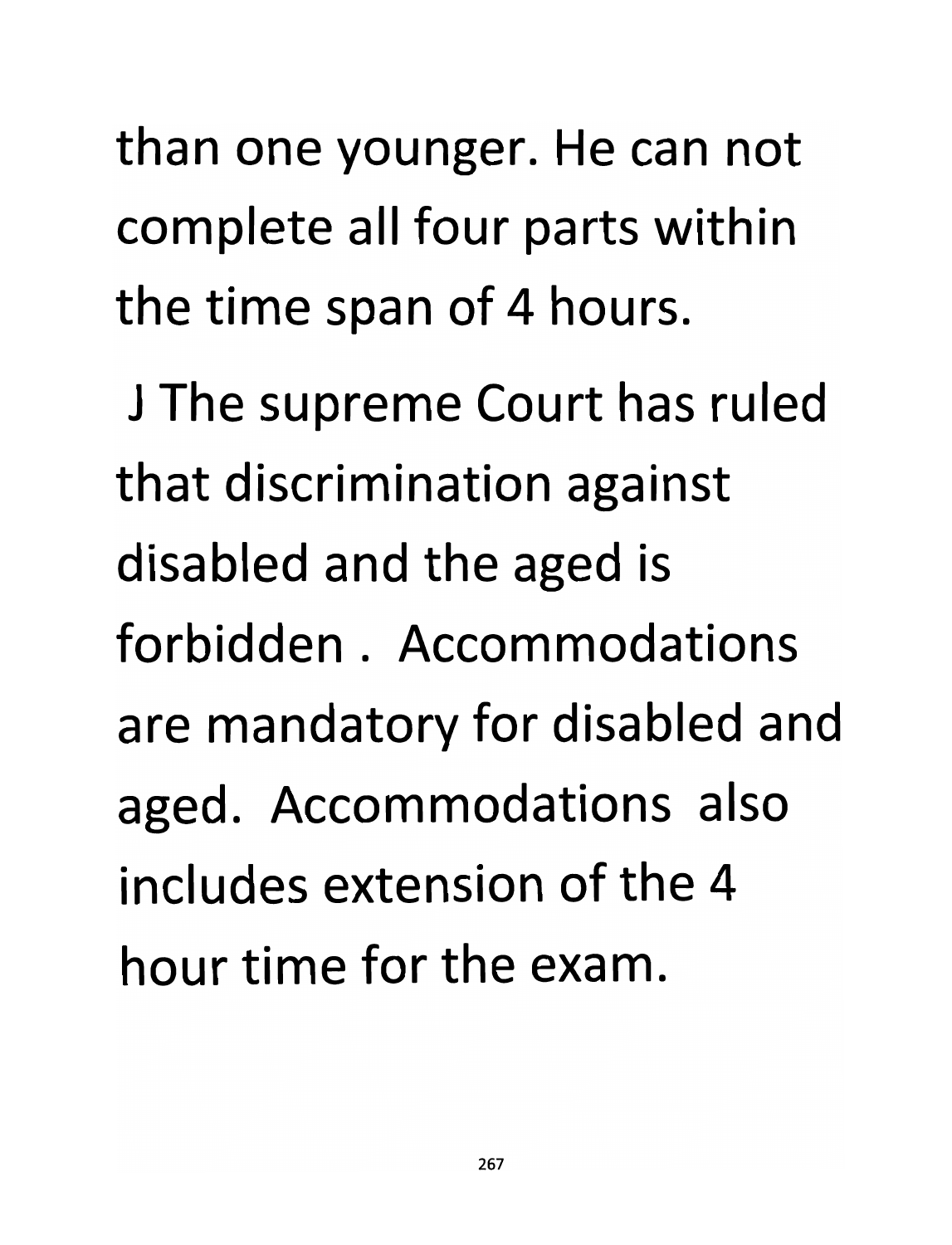*If the examinee is over 65 or 67 and is semi retired or retired and achieves a passing grade in the parts of the exam he was able to complete in the*

*4 hours, he should be given an opportunity to return to Washington, D.C. and complete the other parts that he missed. That I believe is covered under the Supreme*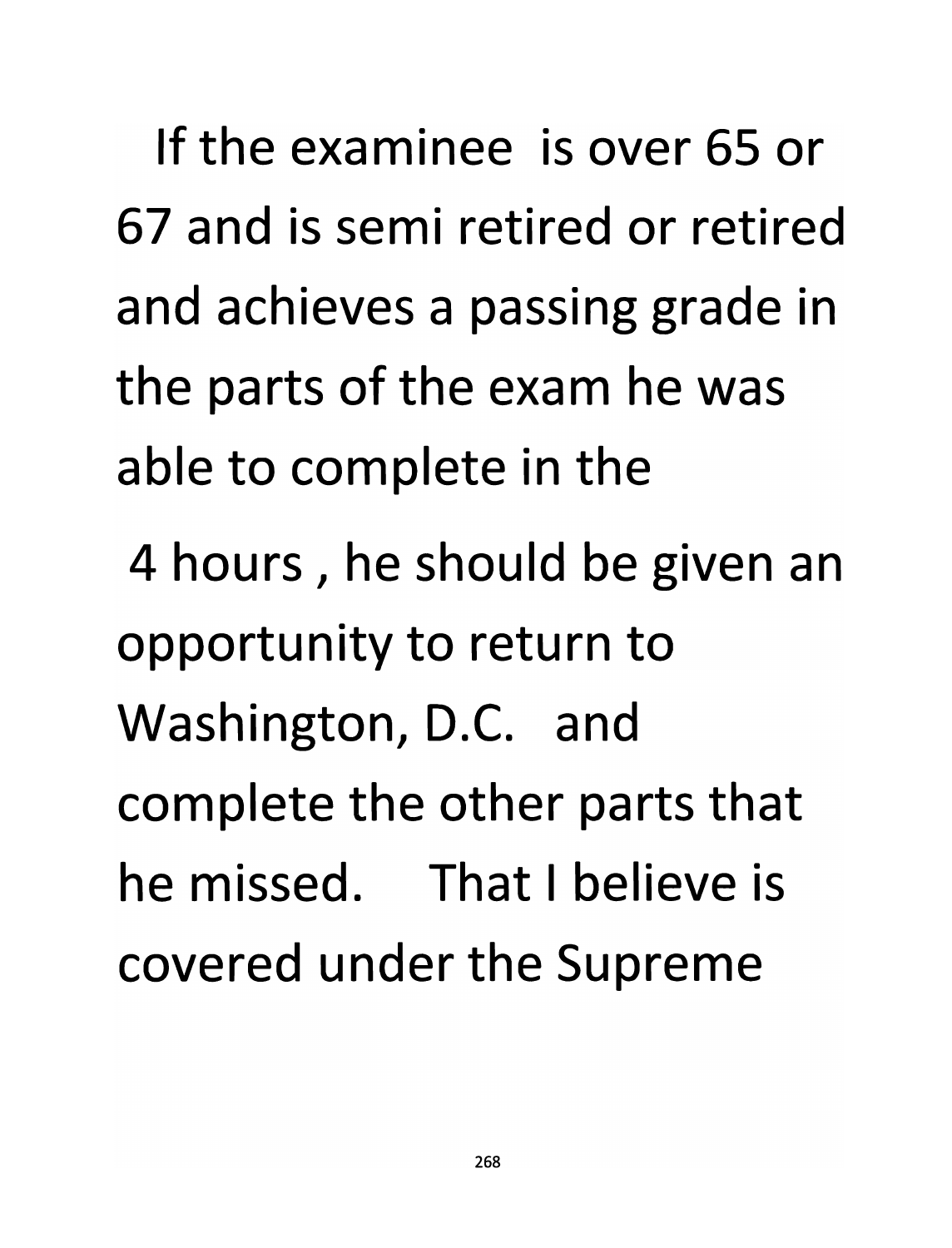## Court rulings outlawing age discrimination.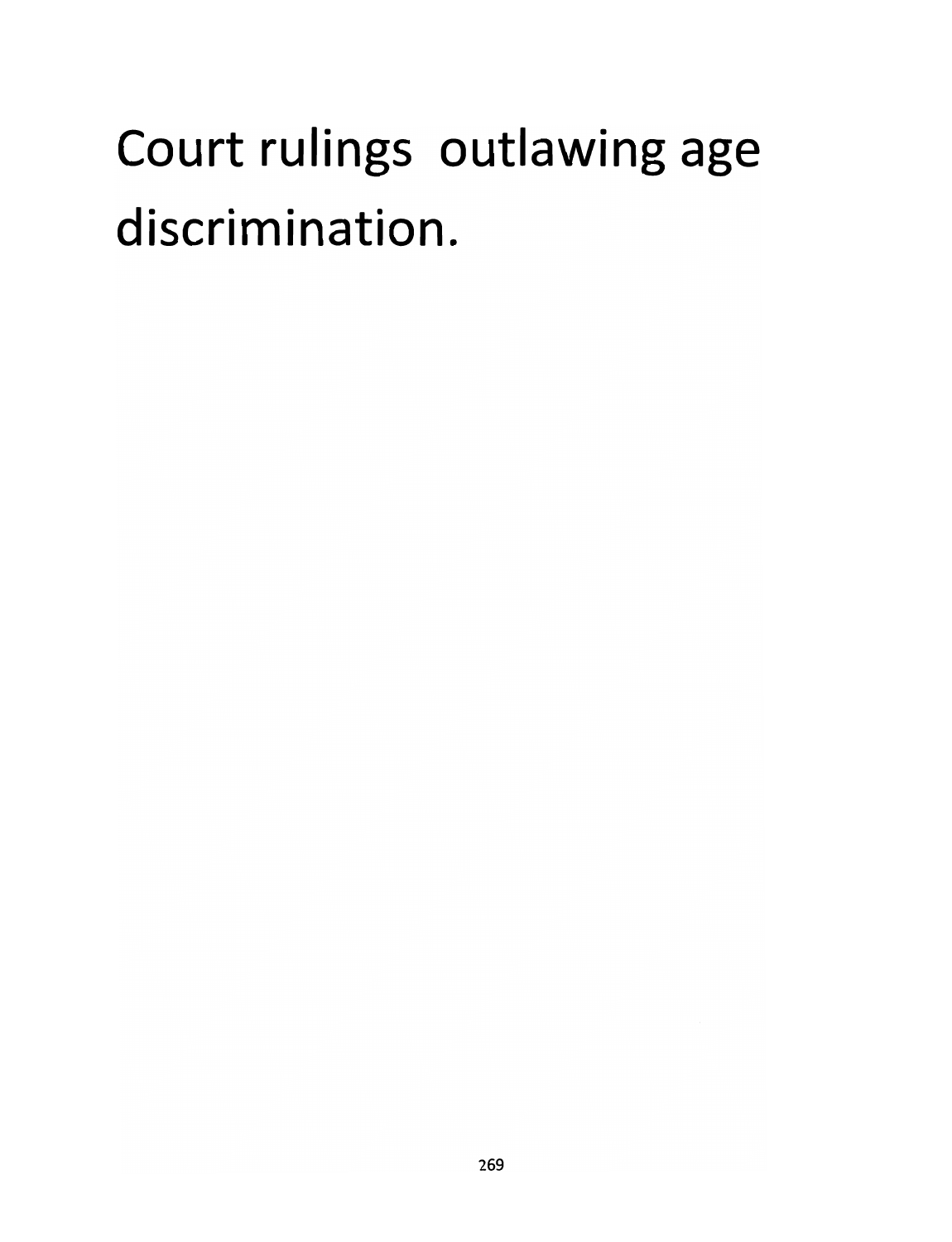the presumption of innocence. [14] The defendant can remain silent. If the government fails to *produce the evidence even if <u>Elijah the prophet testifies that</u>* the defendant is guilty, he *he guilty, is defendant the*

*<i><u>f</u> fails fail aw.* **never** accepted in Jewish [15] Circumstantial evidence is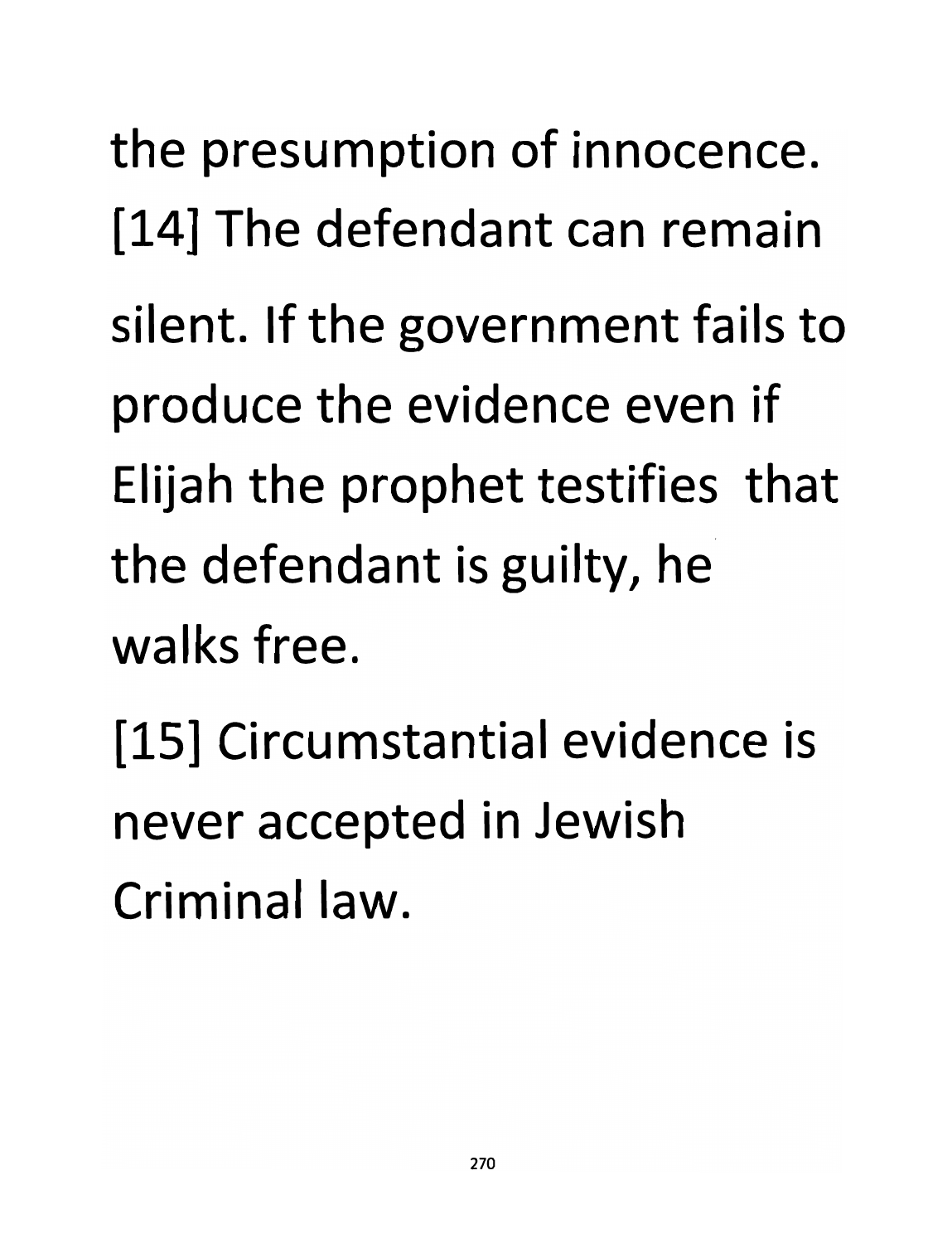*[16] Plea of guilt is never accepted in Jewish Crimina law.*

*[17] The rationale is that a person's body does not belong to him/her. The body given by God at birth is merely entrusted is lent to the person at birth. The body legally belongs to God.*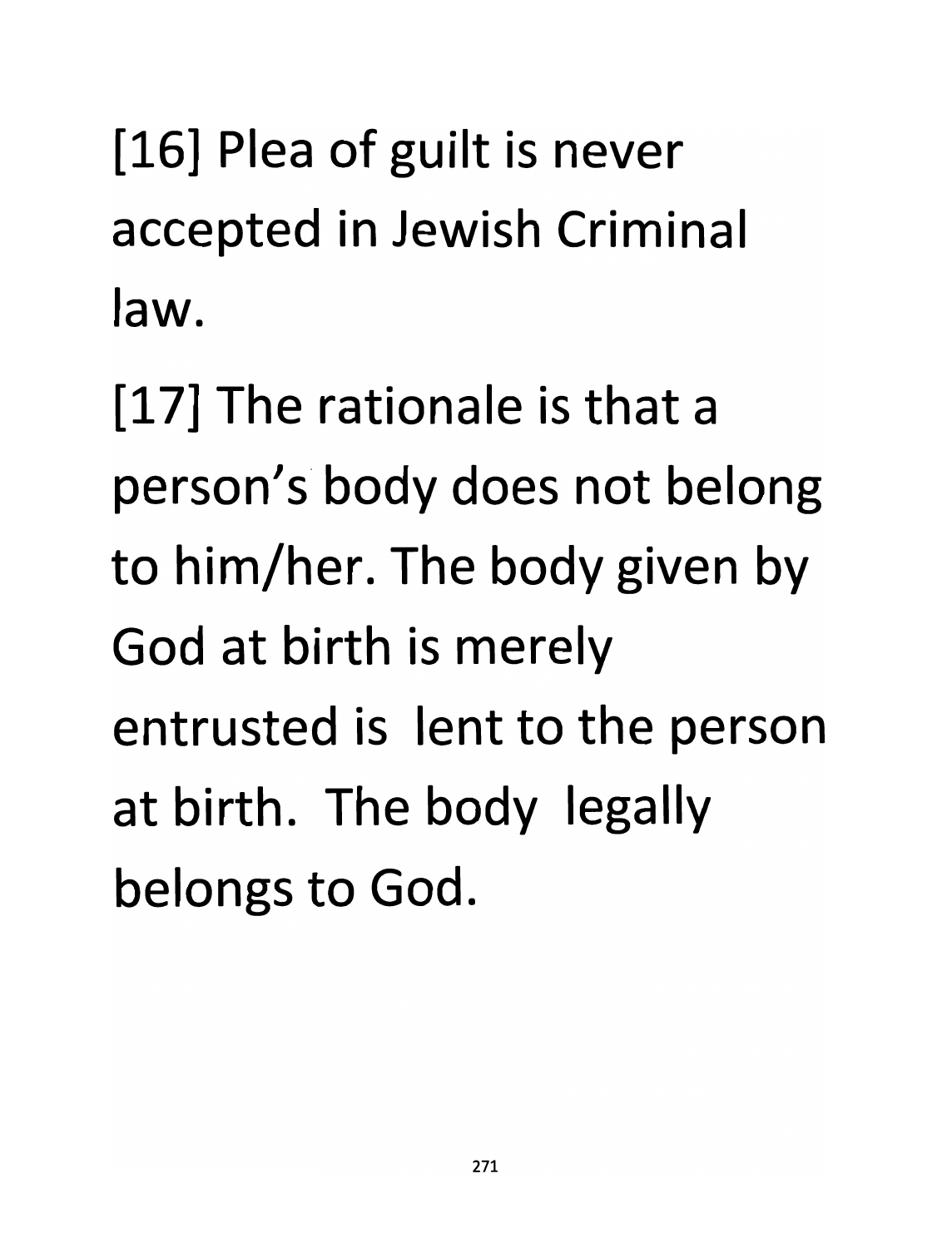*[18]No human has the right to take his own life. Suicide is a cardinal sin. One committing suicide incurs the punishment of not going to heaven . He is not mourned . The family does not observe the rituals that honor the memory of the dead. The body is buried in a p lot reserved for criminal. The suicide is considered a murderer. Would it be possible*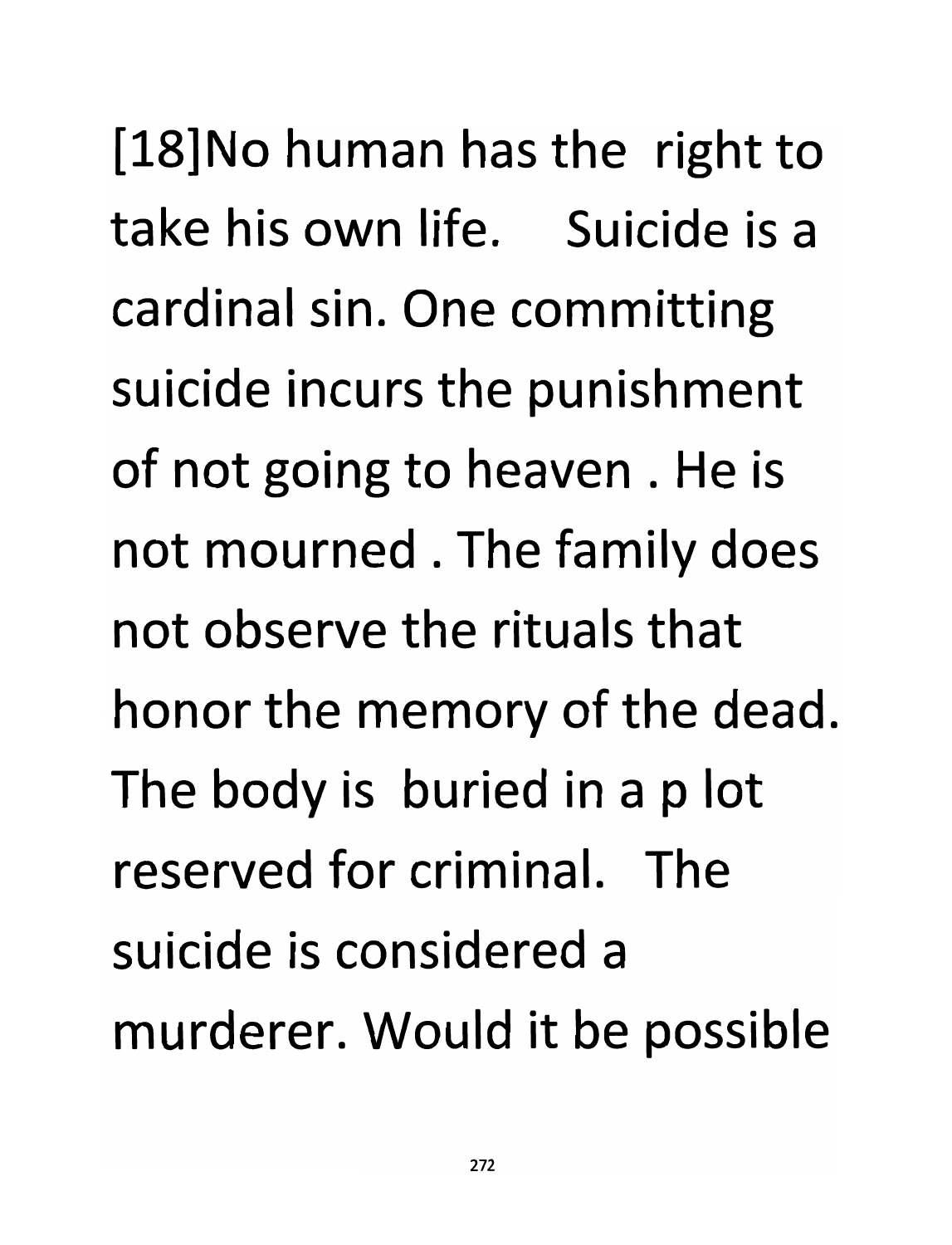*to resurrect him/her they would be tried for murder and executed.*

*[19]Thus one can comprehend why Jewish law does not accept a guilty plea of criminal murder.*

*[20]One can make a plea of acquiescence to all monetary claims. The reason is because if one is the owner of tangible or intangible real property or*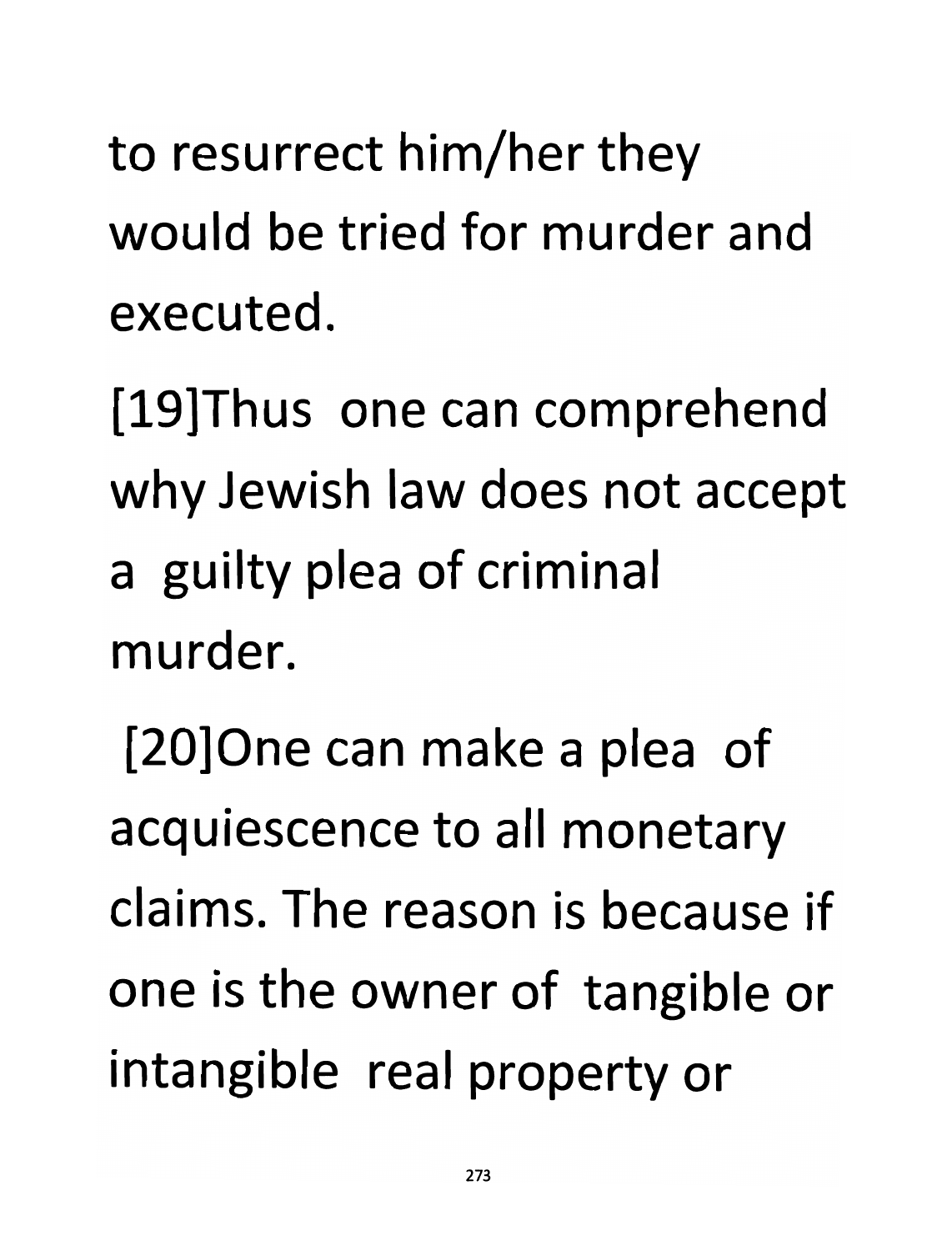*money, one can surrender what belongs to them .*

*[21] However, only God is the legal owner to a human or a partial human a fetus.*

*[22] Therefore, a guilty plea to murder is alleging that one's body is legally his or hers. This is not true. Therefore his /her plea is legally invalid.*

*[23] Likewise, one achieves the status of partial human at*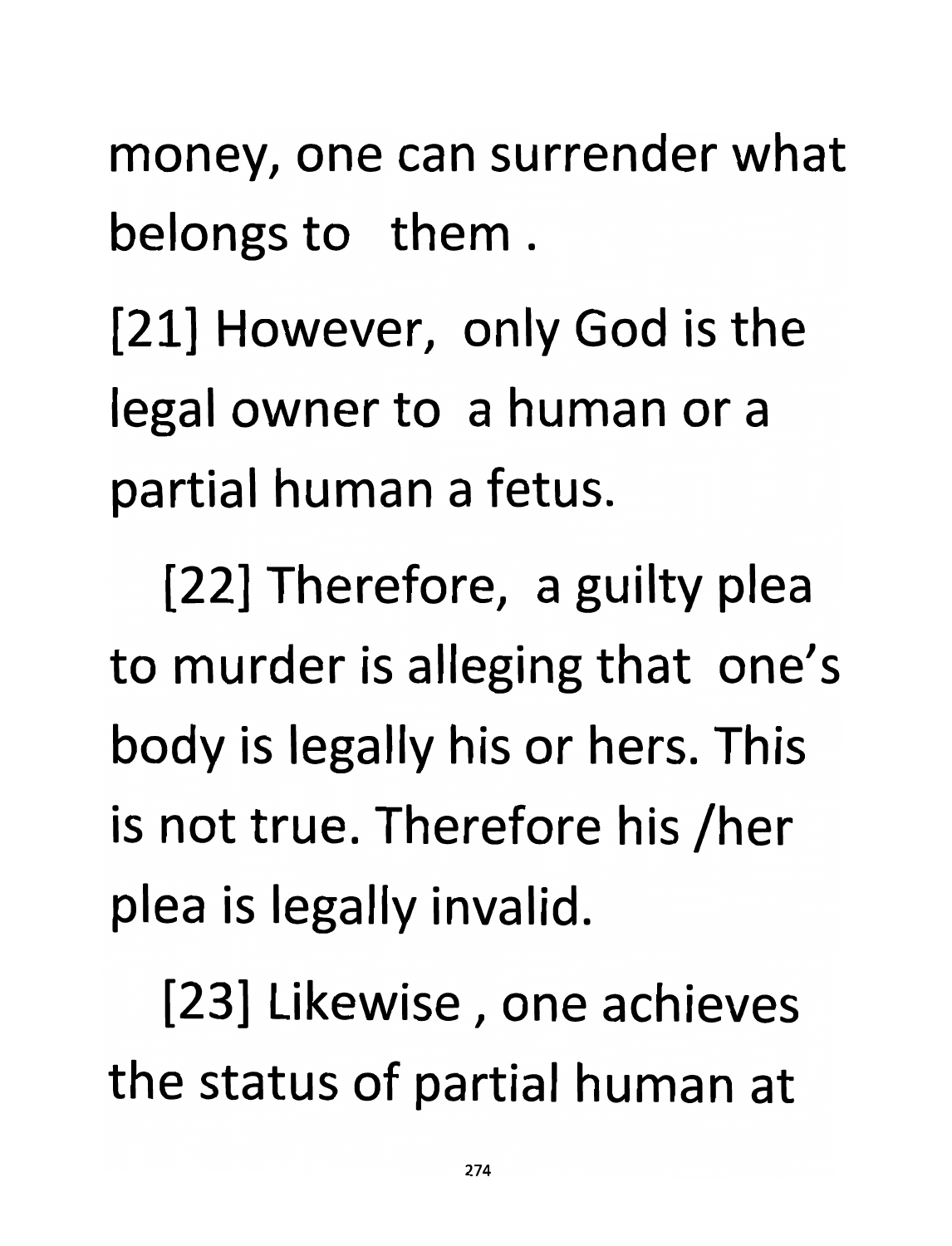*but mother, the to belong* conception. Certainly, when the<br>heart begins to function.

*the when Certainly, conception. function. to begins heart i*fe of the fetus does not **belongs to God not the mother.** *precisely like her own life,* **because the life of the fetus,** *threatened.* The reason is **health and life of the mother is akin to murder, unless the** *<u>f</u>* **24** *Therefore , abortion is*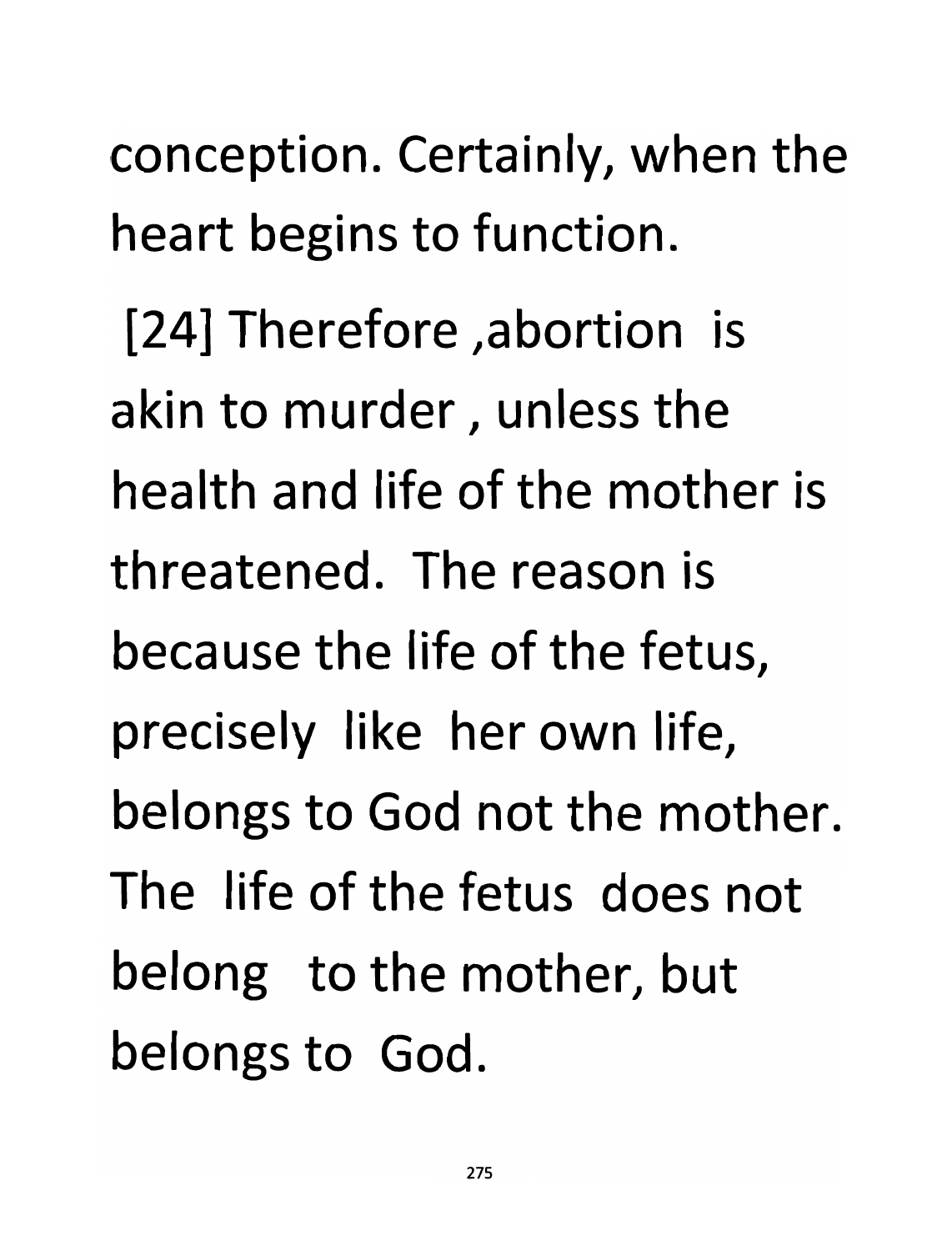[25] The mother has no legal right to terminate the life of the *fetus. Let her have the baby and* give it up for adoption. *[26] Non attorneys can be admitted to practice in Tax Court if they take an <u>examination</u>* given every two *<u>k</u>* **years and pass the four parts** *<u>with a certain average.</u>*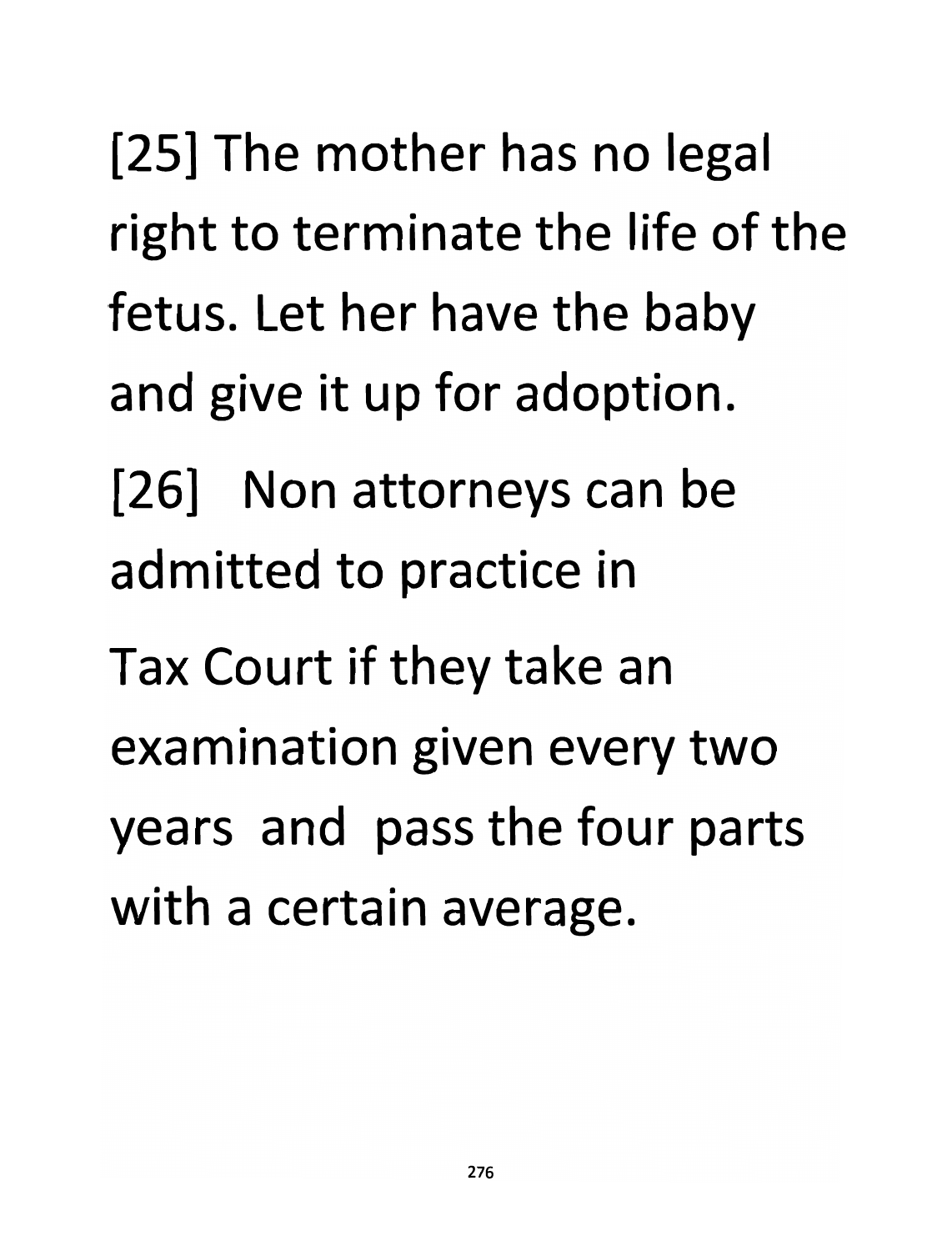[27] All four parts of the *<u>examination</u> must be completed* in four hours.

*semi or retired is and 67 or 65*

*<u>ightarity</u>* **and disabled.** *violation of the civil rights of This 4 hour dead line is a* 

slower than one younger. *retired he/she functions* 65 or 67 and is retired or semi *<u>[29]</u> When an individual is over*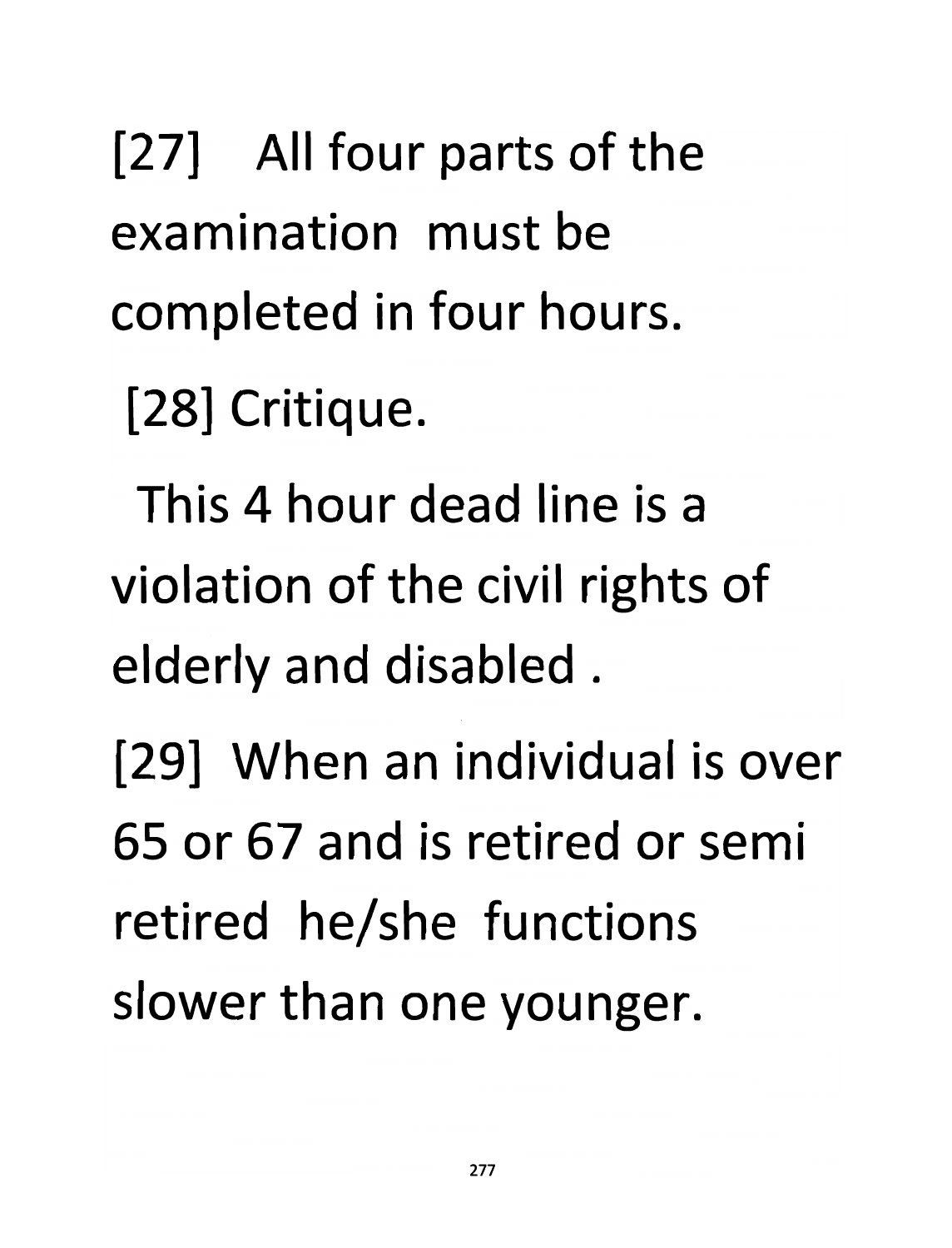*They can not complete all four parts within the time span of 4 hours.*

*[30] The supreme Court has ruled that discrimination against disabled and the aged is forbidden .*

*[31] Accommodations are mandatory for disabled and aged.*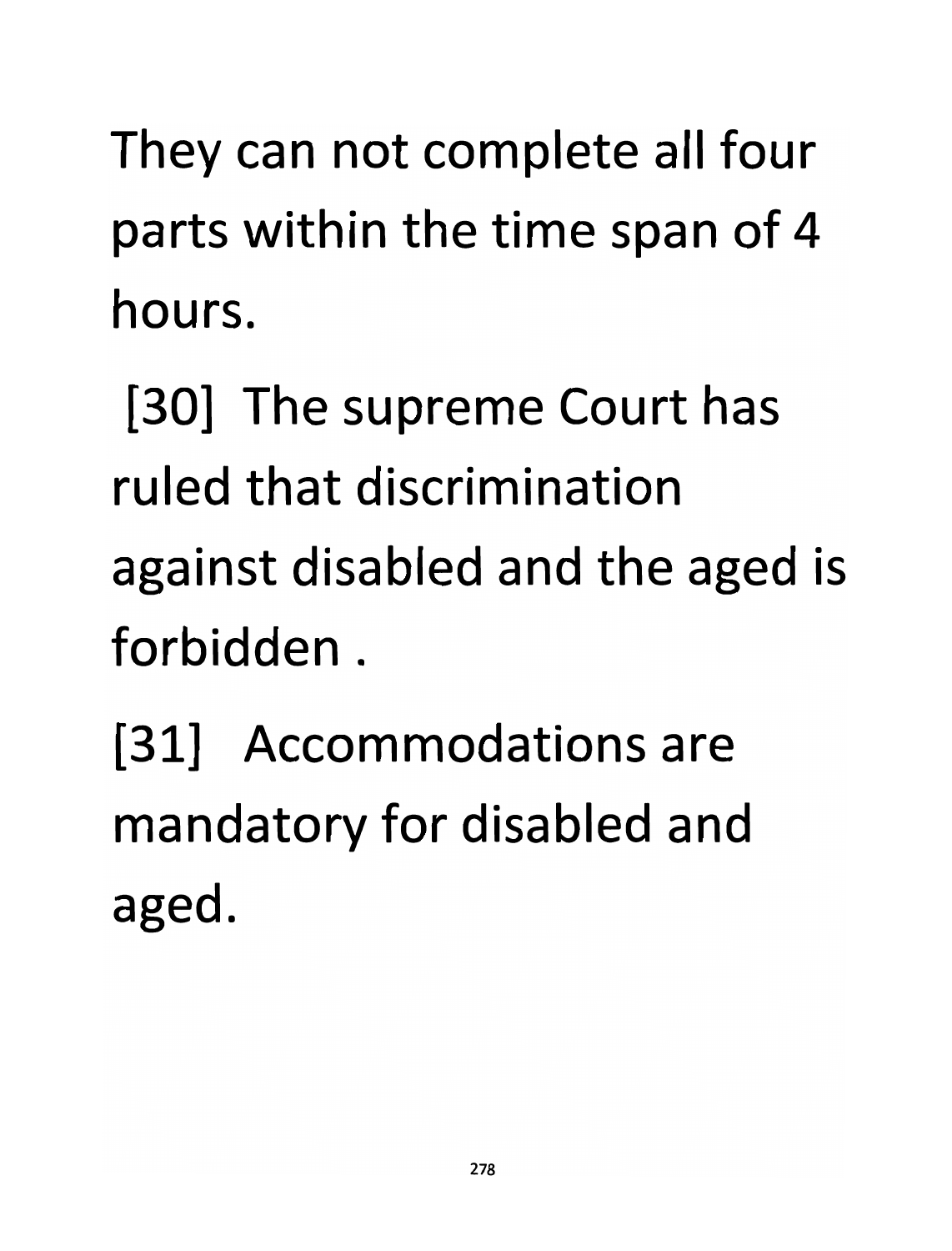[32] Accommodations also includes extension of the 4 **hour time for the exam.** 

*f* **331 If the examinee is over 65 or 67 and is semi retired or** *retired* and achieves a passing *grade in the parts of the exam he/she* was able to complete in the 4 hours, they should be given an opportunity to return *exam. the for time hour 4 the of extension includes*